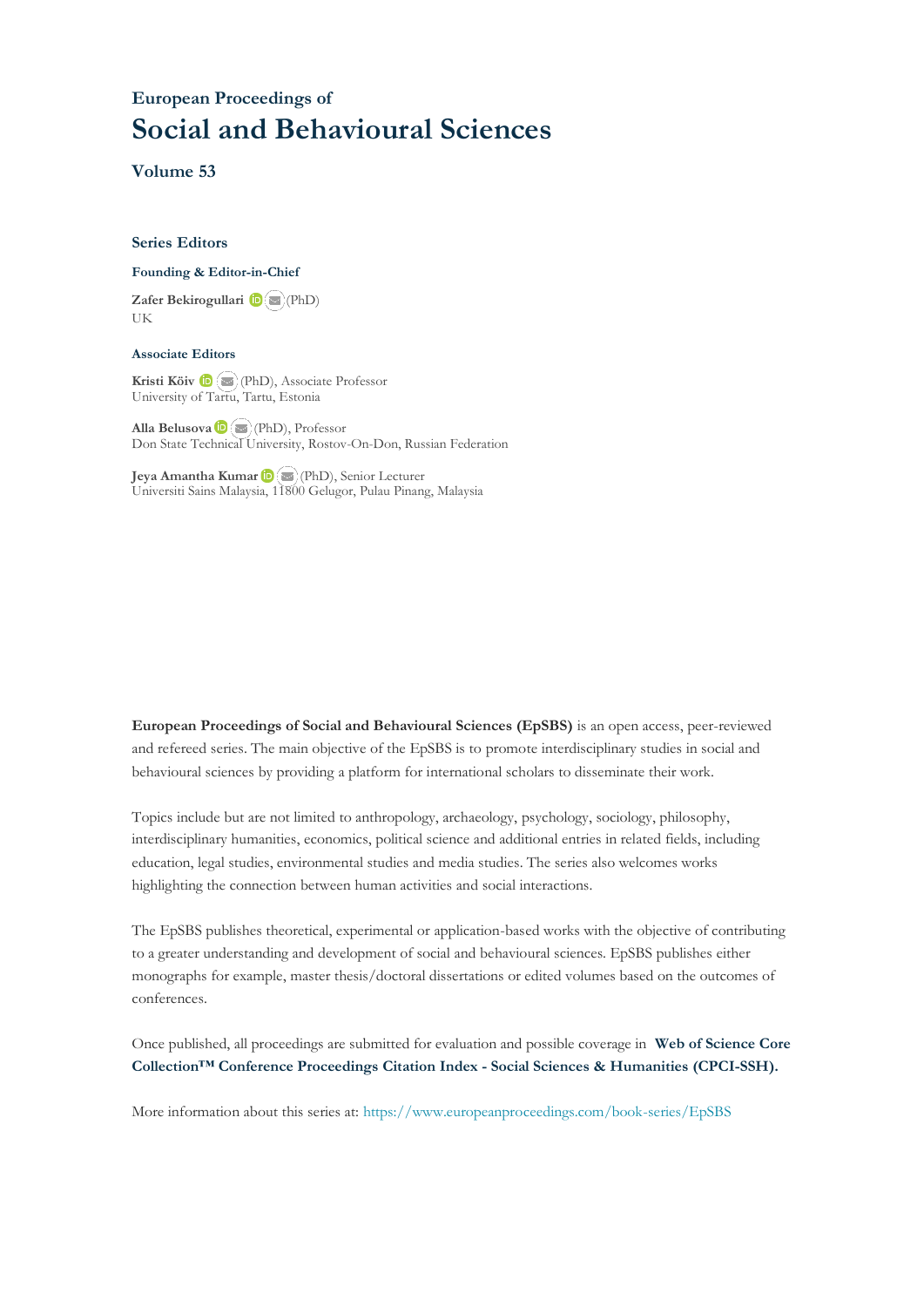# ICEEPSY 2018: EDUCATION AND EDUCATIONAL PSYCHOLOGY

Selected, peer-reviewed papers from the

9<sup>th</sup> International Conference on Education and Educational Psychology (ICEEPSY 2018), 02-05 October 2018, Athens, Greece

### Edited by:

ZaferBekirogullari **in**, Melis Y. Minas **in**, Roslind X. Thambusamy **in** 

### Editor(s) Affiliation(s):

**Zafer Bekirogullari** CPsychol, AFBPsS ([Britis](mailto:zafer.bekirogullari@cyprus.bau.edu.tr)h Psychological Society), UK Bahçeşehir Cyprus University, Cyprus

**Melis Y. Minas** Istanbul Arel University, Turkey

**Roslind X. Thambusamy** INTI International College Subang Jaya, Selangor, Malaysia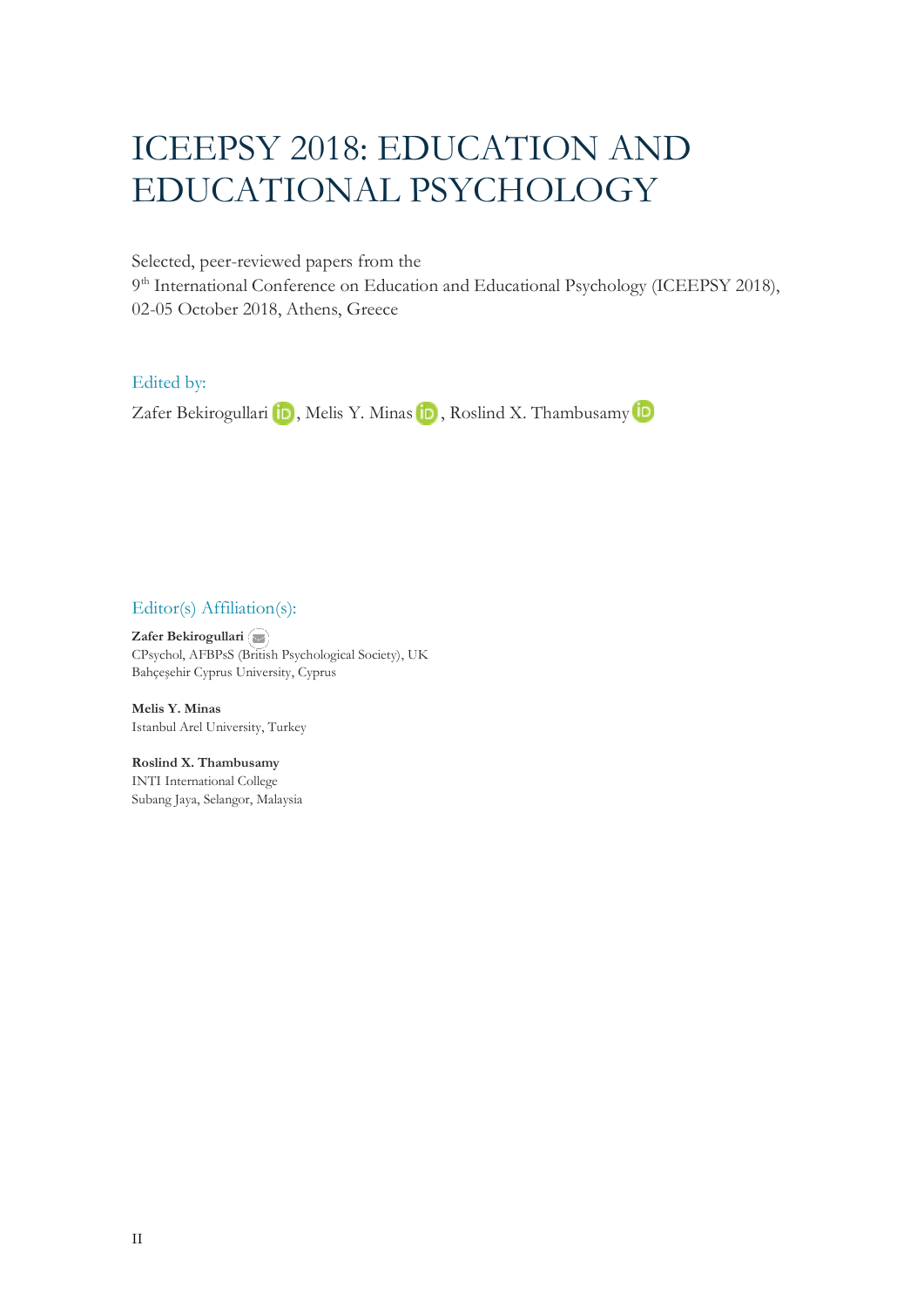

ISSN: 2357-1330 (online).

European Proceedings of Social and Behavioural Sciences

ISBN: 978-1-80296-052-5 (e-book)

ICEEPSY 2018: EDUCATION AND EDUCATIONAL PSYCHOLOGY

[https://doi.org/10.15405/epsbs\(2357-1330\).2019.1.1](https://doi.org/10.15405/epsbs(2357-1330).2019.1.1)

 $G \odot \odot$ © The Editor(s) and The Author(s) 2019. This is an open access book distributed under the Creative Commons CC License BY-NC-ND 4.0. Unported License, permitting all non-commercial use, distribution, and reproduction in  $\overline{ND}$ any medium, provided the original work is properly cited.

This book is published by the registered company Future Academy which is registered under the ISO London Limited. The registered company address is: 293 Green Lanes, Palmers Green, London, United Kingdom, N13 4XS Reg. Number: 9219513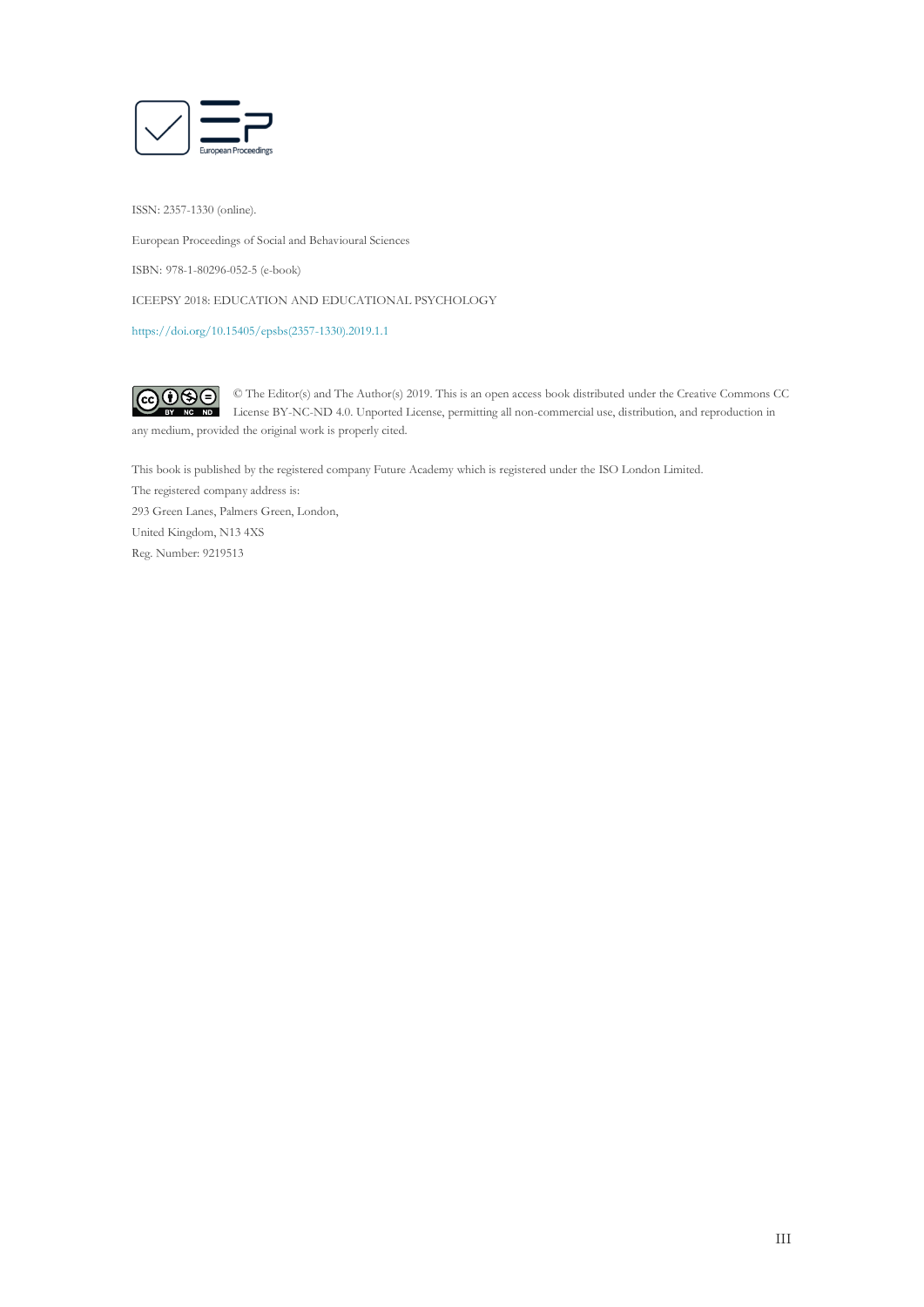## **Preface**

We are pleased to present the proceedings containing selected, peer-reviewed papers from the 9<sup>th</sup> International Conference on Education and Educational Psychology (ICEEPSY 2018).

The aim of the ICEEPSY 2018 was to provide a platform for academics, professionals and other stakeholders working in the field of Education and Educational Psychology to present their latest works to an international audience of their peers. ICEEPSY 2018 featured presentations by renowned and skilled researchers and international scholars working in the field of educational and educational psychology. This conference brought together students, teachers, researchers, practitioners, and psychologists who are keen in sharing their latest research in education, educational psychology, educational ecosystems, arts education and special education, with a special focus on.

A detailed conference programme covering presentations, keynote speeches and workshops of ICEEPSY 2018 is available at: [https://www.academics.institute/conference/ICEEPSY/2018.](https://www.academics.institute/conference/ICEEPSY/2018) Following is a brief overview on the ICEEPSY 2018: More than a hundred presentations were held throughout the three days; authors from seventeen countries (Australia, Belgium, Bulgaria, China, Costa Rica - San José, Cyprus, Czech Republic, Estonia, Finland, Germany, Guam, Hong Kong, Italy, Portugal, Russia, Spain, and Turkey) presented their papers. For paper presentations, 30 minutes were allocated to each presentation including Q&A session.

Future Academy's online submission system was used for the submissions and reviewing process. All submissions for ICEEPSY 2018 were subjected to a single-blind peer review process by experts in the related field. A total of sixteen scientific committee members and twenty-three reviewers were involved in the review process which was completed in two phases. In the first phase, the submissions were evaluated for content relevance and contribution to the conference themes, while in the second phase, the selected papers were reviewed by two reviewers for content and language accuracy. The software program iThenticate was used for plagiarism detection. The number of submissions received one hundred and seventy three and reviewed was one hundred and fifty six and the number of submissions accepted was seventy nine indicating an acceptance rate of fifty%.

We would like to express our sincere gratitude to all the keynote speakers, participating presenters, International Scientific Committee and reviewers, and my organizing committee for helping to make the ICEEPSY 2018 a great success.

We would also like to take this opportunity to extend an invitation to participate in ICEEPSY 2019 scheduled to be held in the beautiful city of Barcelona, Spain from 9-12 October 2022.

17 November, 2018

**Marta Olivetti Belardinelli, Prof. Dr.** Co-Chair, ICEEPSY 2018 "La Sapienza" University of Rome Faculty of Psychology Chair of the Cognitive Psychology Italy

**Ann-Katrin Swärd, Dr.** Co-Chair, ICEEPSY 2018 University of Gothenburg, Sweden

**Zafer Bekirogullari, Dr.** Co-Chair, ICEEPSY 2018 CPsychol, AFBPsS (British Psychological Society), UK Bahçeşehir Cyprus University, Cyprus)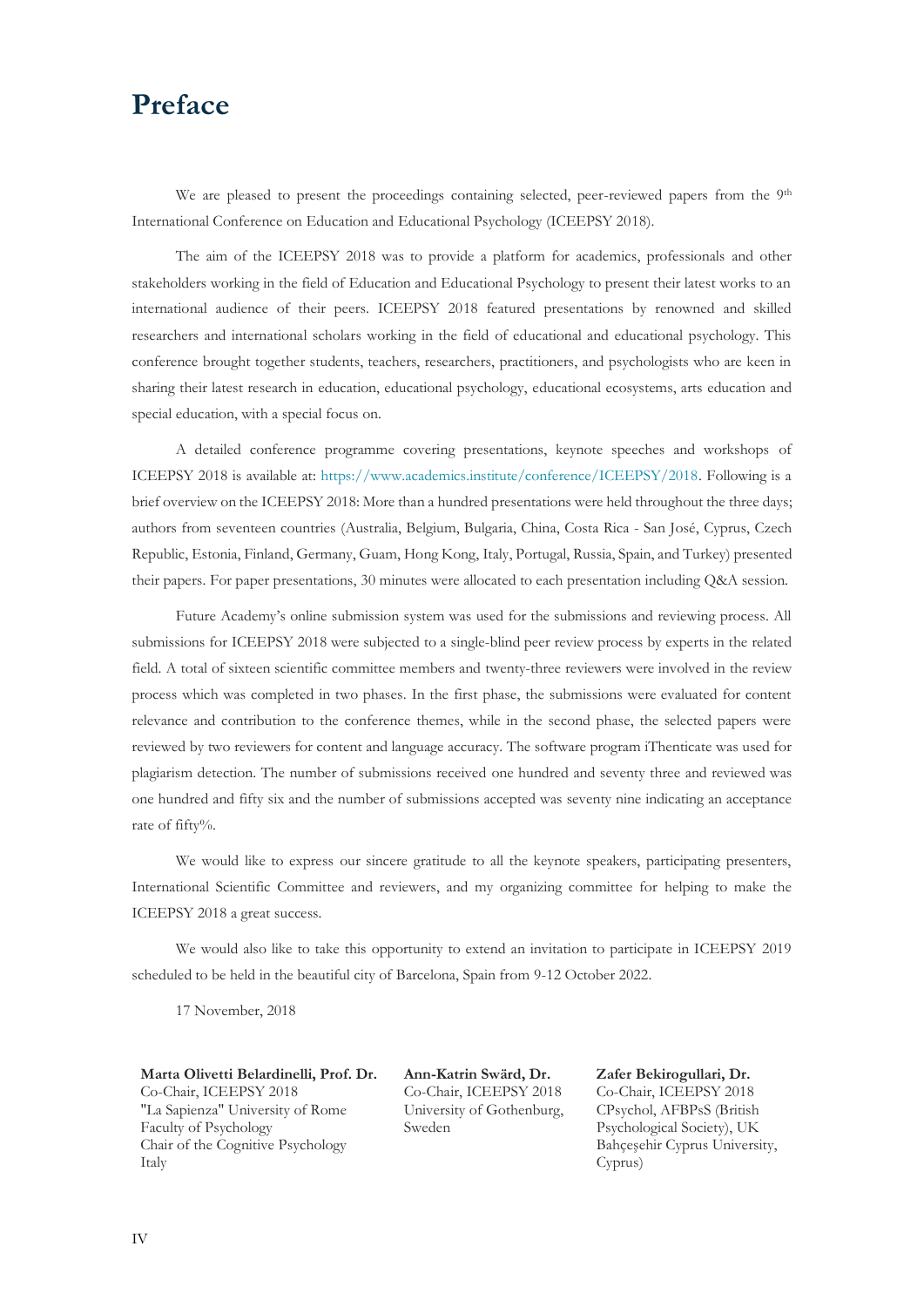## **Chair**

#### **Marta Olivetti Belardinelli, Prof. Dr., Co-Chair, ICEEPSY 2018**

*"La Sapienza" University of Rome, Faculty of Psychology Chair of the Cognitive Psychology Italy*

**Ann-Katrin Swärd, Dr, Co-Chair, ICEEPSY 2018**

*University of Gothenburg, Sweden*

## **Zafer Bekirogullari, Dr., Co-Chair, ICEEPSY 2018**

*CPsychol, AFBPsS (British Psychological Society) United Kingdom Bahçeşehir Cyprus University, Cyprus*

### **International Scientific/Editorial Committee Members**

- **EXECUTE:** Anita Welch, Professor, Wayne State University, US
- Ann-Katrin Swärd, Associate Professor, University of Gothenburg, Sweden
- **· Heikki Ruismaki, Ph.D., Helsinki** University, Finland
- Inkeri Ruokenen, Professor, Helsinki University, Finland
- **Emmert, LL.M.Eur., Professor** Dr., Technical University Georg Simon Ohm Nuremberg, Germany
- Jan Kalenda, Ph.D., Tomas Bata University, Czech Republic
- Tatiana Nikolaevna Bokova, Ph.D., Professor, Moscow City University, Russia
- **Independent Maria Stec, Ph.D, Professor, University** of Silesia, Poland
- Olga Aleksandrovna Ivanova, Teaching Assistant, Moscow City University, Russia
- **EXECUTE:** Kristi Köiv, Associate Professor, University of Tartu, Tartu, Estonia
- Muhamad Nur Fariduddin, Ph.D., Senior Lecturer, University Teknologi MARA (UiTM), Malaysia
- **EXECUTE:** Michel Hogenes, Professor, The Hague University, The Netherlands
- **·** Jeya Amantha Kumar, Ph.D., Senior Lecturer, Universiti Sains Malaysia, Pulau Pinang, Malaysia
- Gungah Vikramsing, Ph.D. Candidate, Lecturer, Curtin University, Mauritius
- **Example Bano**, Ph.D. Candidate University Tun Hussien Onn Malaysia
- **·** Michala Mikolášíková, Ph.D. Student University of Hradec Králové, Czech Republic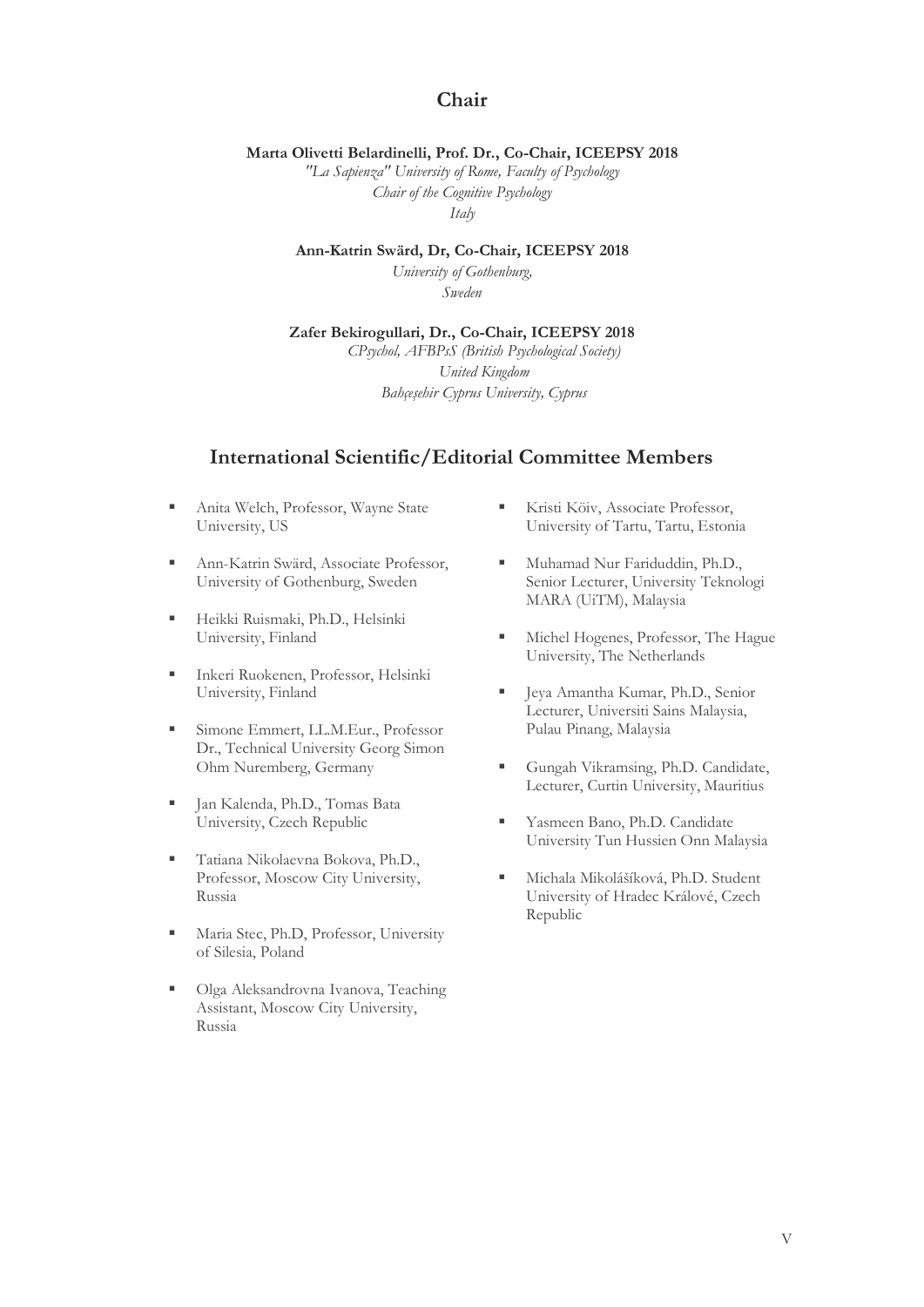## **Table of Contents**

#### **No: 1**

Title: Students' Social-Emotional Competency And Mathematics Academic Development: A Clustering Analysis On China *Pages: 1-8*

Author(s): Zhaoxi Yang, **Yehui Wang**, Yingbin Zhang

#### **No: 2**

Title: Could We Think About Friendship Relationships Without Emotions? The Other-Oriented Emotions *Pages: 9-21* Author(s): **Ana Romero-Iribas,** Consuelo Martínez-Priego

#### **No: 3**

Title: The Relationship Between Social Competences And Coping Strategies In Czech University Students *Pages: 22-34* Author(s): **Lucie Křeménková,** Irena Plevová

#### **No: 4**

Title: Comparison Of Victimized And Nonvictimized Teachers' Ways Of Handling Schoolbullying Incidents *Pages: 35-46* Author(s): **Kristi Kõiv**

#### **No: 5**

Title: Impact Of Bullying Experiences On Preservice Teachers Studying At University *Pages: 47-57* Author(s): **Carolyn Broadbent,** Jill Burgess

#### **No: 6**

Title: Quality Of Infant Sleep, Electronic Devices And Bullying Behaviors In Schools *Pages: 58-72* Author(s): **Ana Gomes,** Sandra Figueiredo, Beatriz Silva, Edite Ferreira, Alexandre Castro-Caldas, Juliana **Cercatti** 

#### **No: 7**

Title: Direct Bullying At School And Depressive Risk In Early Adolescence *Pages: 73-82* Author(s): **Maria Luisa Pedditzi,** Loredana Lucarelli

#### **No: 8**

Title: Paradigmatic Changes In School Heads' Attitudes Towards Leadership Functions *Pages: 83-93* Author(s): **Nijole Cibulskaite**

#### **No: 9**

Title: School Principals' Attitude Toward Music Education In Lithuania *Pages: 94-103* Author(s): **Rasa Kirliauskiene,** Jolanta Abramauskienė

#### **No: 10**

Title: The Anatomical Foundations Of Music Perception By Non And Foreign Language Learners *Pages: 104-112* Author(s): **Petra Besedova**

#### **No: 11**

Title: The Factors That Influence The Choice Of Music Teacher's Profession *Pages: 113-121* Author(s): **Jolanta Abramauskiene,** Rasa Kirliauskiene

#### **No: 12**

Title: Intergenerationality And Sharing Stories In Inclusive And Digital Contexts *Pages: 122-134* Author(s): Cristina Gomes, Esperança Ribeiro, **Sara Felizardo,** Lia Araújo, Maria Figueiredo, Susana Fidalgo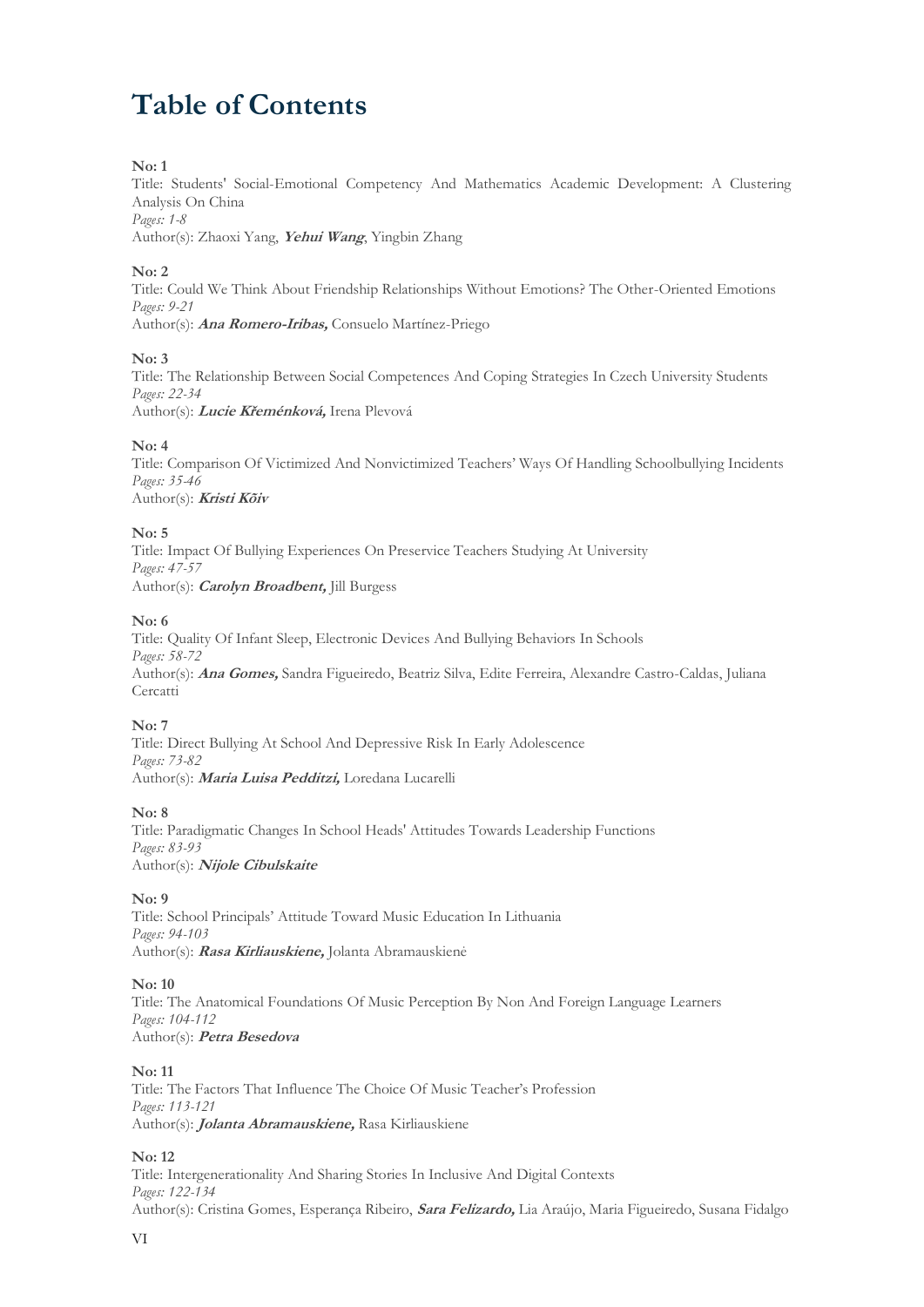#### **No: 13**

Title: Possibilities Of Using Internet Educational Videos For Motivation In Computer Science Education *Pages: 135-144* Author(s): **Tomáš Dragon**

#### **No: 14**

Title: Internet Resources As A Motivating Factor In Teaching Foreign Languages *Pages: 145-153* Author(s): **Svetlana Korovina,** Anna Pushkina, Liudmila Krivoshlykova

#### **No: 15**

Title: Perspectives Of Educational Psychology Distance Course For Pre-Service English Teachers *Pages: 154-159* Author(s): **Victoria Skakunova**

#### **No: 16**

Title: Response To An Ambiguous Stimulus And Its Cultural Aspects *Pages: 160-170* Author(s): Petra Potměšilová, **Miloň Potměšil**, Magdalena Bełza-Gajdzica

#### **No: 17**

Title: The Relationship Between Personality Traits And Anxiousness *Pages: 171-181* Author(s): **Lucie Křeménková,** Simona Dobešová Cakirpaloglu, Jana Kvintová, Martina Zouharová

#### **No: 18**

Title: Gender Differences In The Perception Of Celebrities By Adolescents *Pages: 182-187* Author(s): **Blandína Šramová**

#### **No: 19**

Title: Parenting Styles, Gender-Role Orientations And Romantic Beliefs And Experience In Emerging Adulthood *Pages: 188-197* Author(s): Eva Papazova, **Magdalena Garvanova**

#### **No: 20**

Title: Exploring Engineering Undergraduates' Emotional Intelligence: A Gender Comparison Study In Malaysia *Pages: 198-210* Author(s): **Jeya Amantha Kumar**

#### **No: 21**

Title: The Perspectives Of Teachers And Mothers On Peer Relations Of Preschoolers *Pages: 211-223* Author(s): **Çağla Öneren Şendil**

#### **No: 22**

Title: Creativity Of Preschool Children With Varied Ability To Detect Contradictions *Pages: 224-231* Author(s): **Alla Belousova**

#### **No: 23**

Title: A Preliminary Model Of The Social Situation Of Social Adjustment Of Homeless Children *Pages: 232-240* Author(s): **Soňa Vávrová,** Kateřina Glumbíková, Alice Gojová

#### **No: 24**

Title: Students' Performance And Teaching Practices In Science Across Eu Countries: Evidence From Pisa 2015 *Pages: 241-254*

Author(s): **Saulė Raižienė,** Dovilė Stumbrienė, Laura Ringienė, Rita Dukynaitė, Audronė Jakaitienė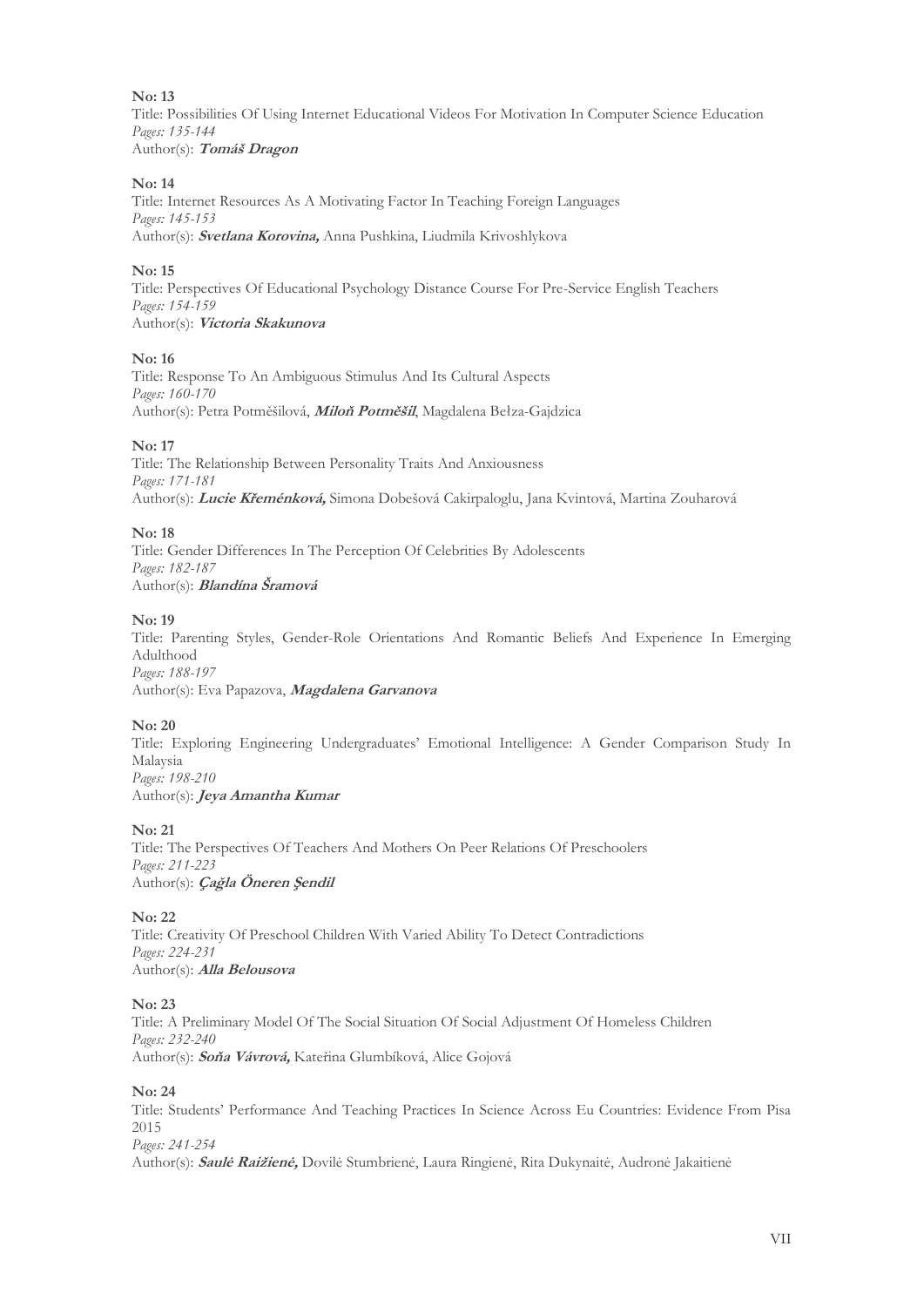#### **No: 25**

Title: Team Selection And Performance: The Role Of Migratory Background And Social Class *Pages: 255-270* Author(s): **Stephan Schmucker,** Sönke Häseler, Jana Sprengel

#### **No: 26**

Title: Relationship Of Setting And Gender With Teachers' Self Efficacy In Pakistan *Pages: 271-284* Author(s): **Rashida Qureshi,** Mahwish Zahoor, Mahrukh Zahoor

#### **No: 27**

Title: Supporting Students' Key Competences In Visual Art Classes: The Benefits Of Planning *Pages: 285-299* Author(s): **Helen Arov,** Edna Vahter, Erika Löfström

**No: 28**

Title: Study Of Motivation In Portuguese Students *Pages: 300-306* Author(s): **Sónia Alexandre Galinha,** Ricardo São-João

#### **No: 29**

Title: Social Context Of Thefts At Czech Schools *Pages: 307-319* Author(s): **Bohdana Richterová**

#### **No: 30**

Title: Computer Games As A Tool For The Development Of Algorithmic Thinking *Pages: 320-331* Author(s): **Veronika Stoffová**

#### **No: 31**

Title: Professional Self-Concept Of Students Within Final Pedagogical Practice *Pages: 332-339* Author(s): **Yveta Pohnětalová,** Denisa Kubová, Radka Bečková

#### **No: 32**

Title: Performance Technology And Project Method In The System Of Art Education *Pages: 340-346* Author(s): **Irina Lisovetc**

#### **No: 33**

Title: Family Self-Determination Of Students In The Process Of Professionalization *Pages: 347-355* Author(s): **Svetlana Merzlyakova,** V.A. Zhilkina, О.А. Zobnina, N.А. Sokova

#### **No: 34**

Title: Learning And Teaching More Foreign Languages *Pages: 356-366* Author(s): **Jana Ondrakova,** Vera Tauchmanova

#### **No: 35**

Title: Homework In The Curricular Area Of Mathematics In Primary Education *Pages: 367-376* Author(s): Fabiana Lopes, **Ana Paula Cardoso**, Luís Menezes, Ana Lopes

**No: 36**

Title: Volunteering Of University Students As A Resource For The Development Of Higher Education *Pages: 377-386* Author(s): **Maria V. Pevnaya,** E. I. Pevnaya

#### **No: 37**

Title: Cognitive And Motivational Constructs In Portuguese And Chinese Students: An Exploratory Case Study *Pages: 387-400* Author(s): **Cristina Maria Gonçalves Pereira**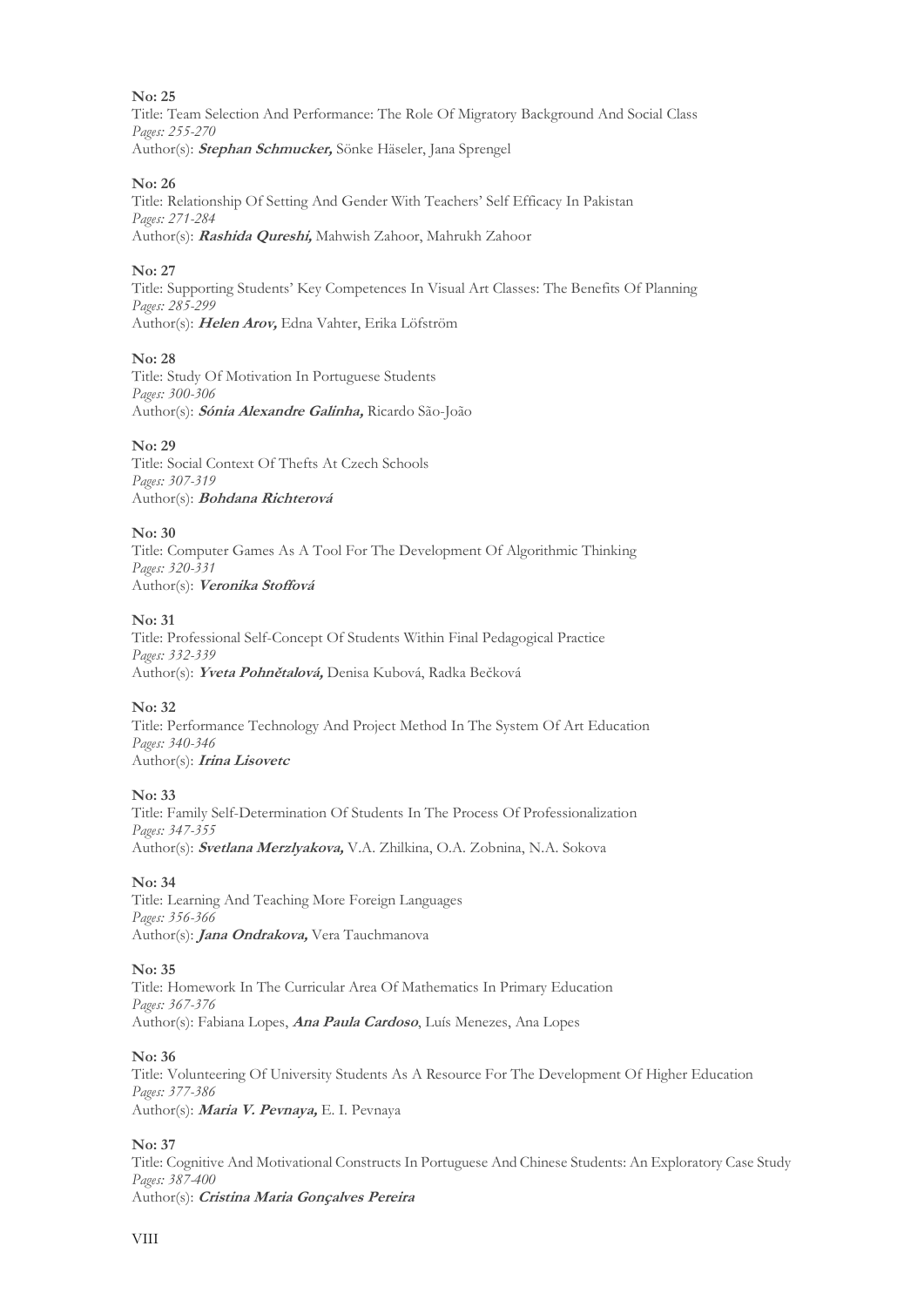**No: 38** Title: Raven Mother Stories In Flt *Pages: 401-408* Author(s): **Nadezda Heinrichova,** Lenka Pikmanova

#### **No: 39**

Title: Attitudes Of Grammar School Students To Selected Lifestyle Risk Factors *Pages: 409-419* Author(s): **Marie Chrásková**

#### **No: 40**

Title: Factors Influencing The Level Of Reading Strategies Of Fifteen-Years-Old Pupils In The Moravian-Silesian Region *Pages: 420-434* Author(s): **Dana Vicherkova**

#### **No: 41**

Title: Learning History Through Stories About East Germany *Pages: 435-443* Author(s): **Nadezda Heinrichova**

#### **No: 42**

Title: Emotional Components Of Religiousness Among Students In Kazakhstan *Pages: 444-448* Author(s): **Aliya Tolegenova,** Shugyla Duanayeva, Danna Summers, Manzura Zholdassova, Dariga Kapasova

#### **No: 43**

Title: Using Music In Foreign Language Lessons *Pages: 449-456* Author(s): **Petra Besedova,** Kristyna Stockova, Karolina Soukupova

#### **No: 44**

Title: Description Of Knowledge About Puberty Among Primary School Pupils In Selected Countries *Pages: 457-475* Author(s): **Miluše Rašková,** Dominika Provázková Stolinská

#### **No: 45**

Title: Spontaneous Play As An Indicator Of Children's School Readiness In Social Skills *Pages: 476-485* Author(s): **Eva Šmelová,** Alena Berčíková

#### **No: 46**

Title: The Typology Of Modern Students' Family Self-Determination *Pages: 486-493* Author(s): **Svetlana Merzlyakova**

#### **No: 47**

Title: Reading Skills In Relation To Reading Practice Methods *Pages: 494-502* Author(s): **Iva Košek Bartošová,** Eva Kozlová, Helena Matějová

#### **No: 48**

Title: Achievement Motivation And Regulatory Emotional Self-Efficacy In University Students *Pages: 503-513* Author(s): **Maria Luisa Pedditzi,** Manuela Spigno

#### **No: 49**

Title: Problematic Pedagogical Situations At School From The Pre-Service And In-Service Teachers' Pespectives *Pages: 514-523* Author(s): **Iva Košek Bartošová,** Dora Janouchová, Hana Kleprlíková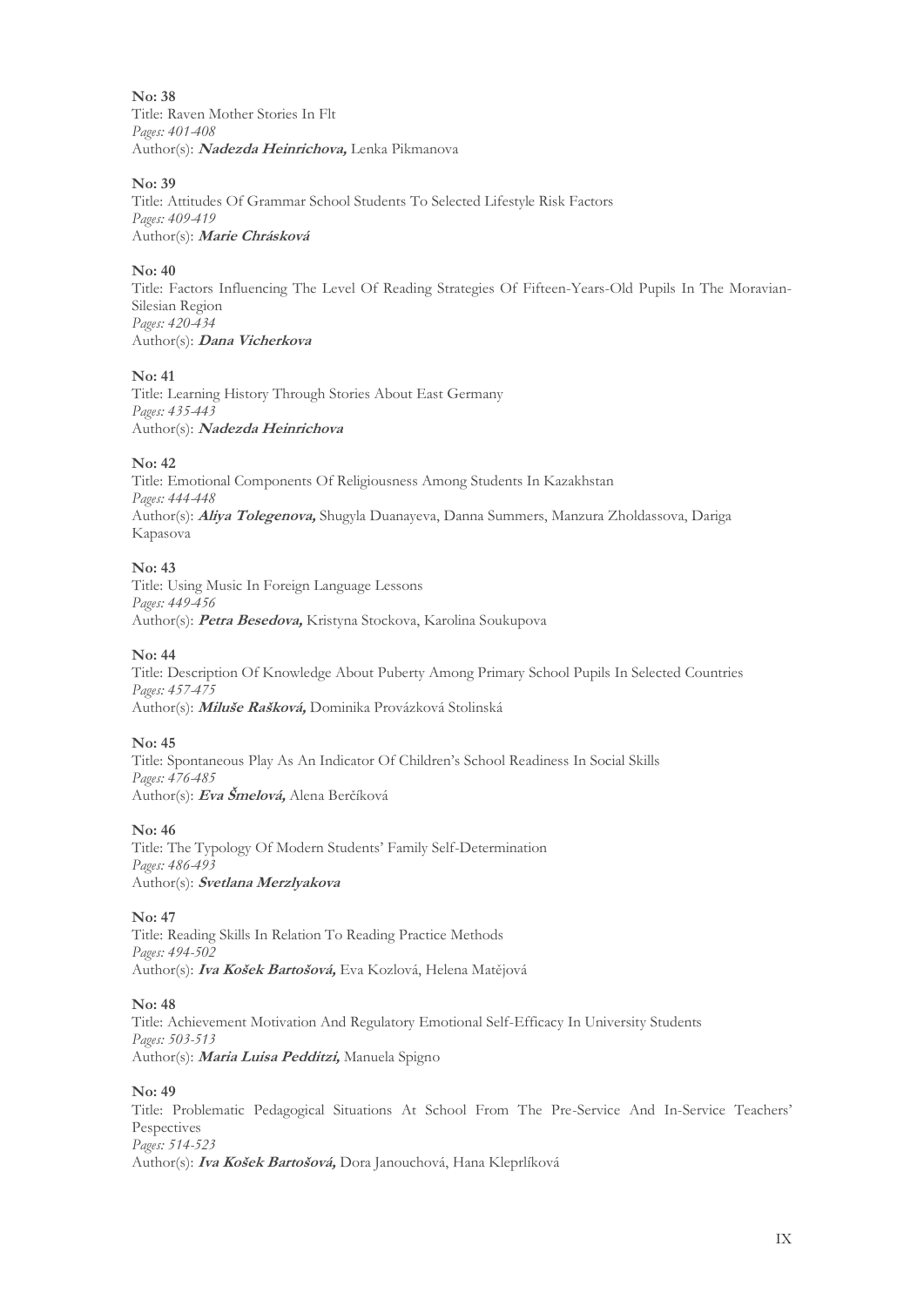**No: 50** Title: Gender Differences In Attitudes To Ict Lessons In Czech Primary Schools *Pages: 524-534* Author(s): **Radek Novotny,** Martina Maněnová

#### **No: 51**

Title: Student Projects As A Tool Of University Pr And Brand Building *Pages: 535-543* Author(s): **Jiri Pavelka**

#### **No: 52**

Title: Possibilities Of Extension Of The Algorithmization And Programming Teaching At Primary Schools *Pages: 544-557* Author(s): **Milan Klement**

#### **No: 53**

Title: Positive Orientation, Hope For Success And Acquiring Bibliotherapeutic Competences *Pages: 558-564* Author(s): **Kamil Kuracki**

#### **No: 54**

Title: Incorporation Of Complementary And Alternative Medicine In An Undergraduate Pharmacy Curriculum *Pages: 565-574* Author(s): **Zoriah Aziz,** Muhammad Danish Badrul Hisham, Low Hui Yi

#### **No: 55**

Title: Subjective Evaluation Of Health Education By Czech Students *Pages: 575-584* Author(s): **Michaela Hřivnová**

#### **No: 56**

Title: Individual Planning As The Application Of The Recovery Concept For Homeless People *Pages: 585-593* Author(s): **Kateřina Glumbíková,** Barbora Gřundělová, Zuzana Stanková, Marek Mikulec

#### **No: 57**

Title: German As A Second Foreign Language At Czech Schools *Pages: 594-602* Author(s): **Marie Mullerova**

#### **No: 58**

Title: Need For Complementary And Alternative Medicine (Cam) Education Among Pharmacists *Pages: 603-614* Author(s): **S.M. Chew,** Zoriah Aziz, W.K. Huin

#### **No: 59**

Title: Verb Forms – Contrastive Grammar *Pages: 615-625* Author(s): Jana Ondrakova, **Vera Tauchmanova**

#### **No: 60**

Title: Pupils' Questions In Relation To The Teacher's Approach To Teaching *Pages: 626-636* Author(s): **Marie Pavelková**

#### **No: 61**

Title: Czech Primary Pupils' Special-Interest Preferences In The Context Of Learning Aspirations *Pages: 637-644* Author(s): **Barbora Petrů Puhrová,** Klara Urbaniecova

**No: 62**

Title: Challenges To Preschool Age Children´S Free Play *Pages: 645-652*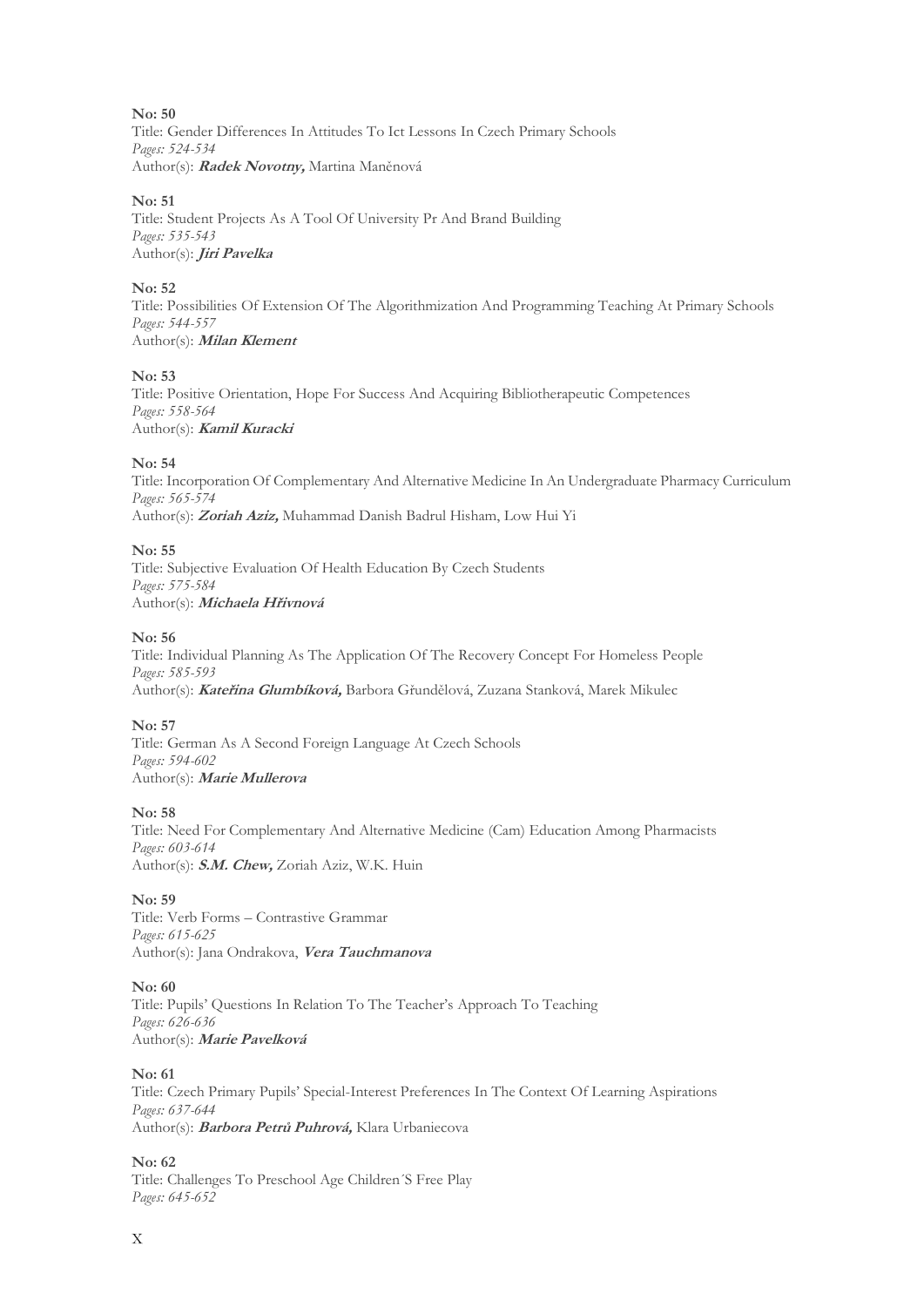Author(s): **Vladimíra Hornáčková No: 63** Title: Financing Of Regional Education From The Perspective Of Secondary Schools *Pages: 653-663* Author(s): **Alena Opletalová,** Zdenka Nováková, Vlado Balaban

#### **No: 64**

Title: The Contexts Of Organ Performance Education In Selected European Countries *Pages: 664-671* Author(s): **Jan Lorenc,** Kateřina Juklová, František Vaníček

#### **No: 65**

Title: Creativity Development Of Kindergarten Teachers *Pages: 672-677* Author(s): **Vladimíra Hornáčková,** Eliška Fischerová, Denisa Konečná, Terezie Fendrychová

#### **No: 66**

Title: Promoting The Nonlinear Model Of Higher Education In Russian Universities *Pages: 678-686* Author(s): **Maria Pevnaya,** E. A. Shuklina

#### **No: 67**

Title: Pre-Service Teachers' Resilience Towards School Children's Problems In Remote Areas *Pages: 687-699* Author(s): **Lufi Kartika Sari,** Free De Backer, Koen Lombaerts

#### **No: 68**

Title: Appraising The Core Communication Proficiencies Of Professionals *Pages: 700-708* Author(s): **Ameena Zafar**

#### **No: 69**

Title: Analysis Of Pedagogical Practice In Teaching Fields *Pages: 709-716* Author(s): **Yveta Pohnětalová**

#### **No: 70**

Title: Application Of Current Trends In Finnish Music Education Within Czech Music Education *Pages: 717-732* Author(s): **Marie Kováříčková**

#### **No: 71**

Title: Professional Qualifications In The Sphere Of E-Learning In An Alternative Discourse *Pages: 733-739* Author(s): **Olga Fedotova,** Vladimir Latun, Natalia Moskovskaya

#### **No: 72**

Title: The Role Of Cultural Studies In Contemporary Art Education *Pages: 740-747* Author(s): **Tatiana Sidneva**

#### **No: 73**

Title: Universities In The Knowledge Society: Models Of Generative Learning Environment *Pages: 748-758* Author(s): **Alexander Karpov**

#### **No: 74**

Title: Experimental Use Of Electromagnetic Articulography In A Person With Myofunctional Disorder *Pages: 759-767* Author(s): **Jana Mironova Tabachová,** Kateřina Vitásková

#### **No: 75**

Title: The Discourse Of Professional Identity Construction Of Beginning Teachers *Pages: 768-775*